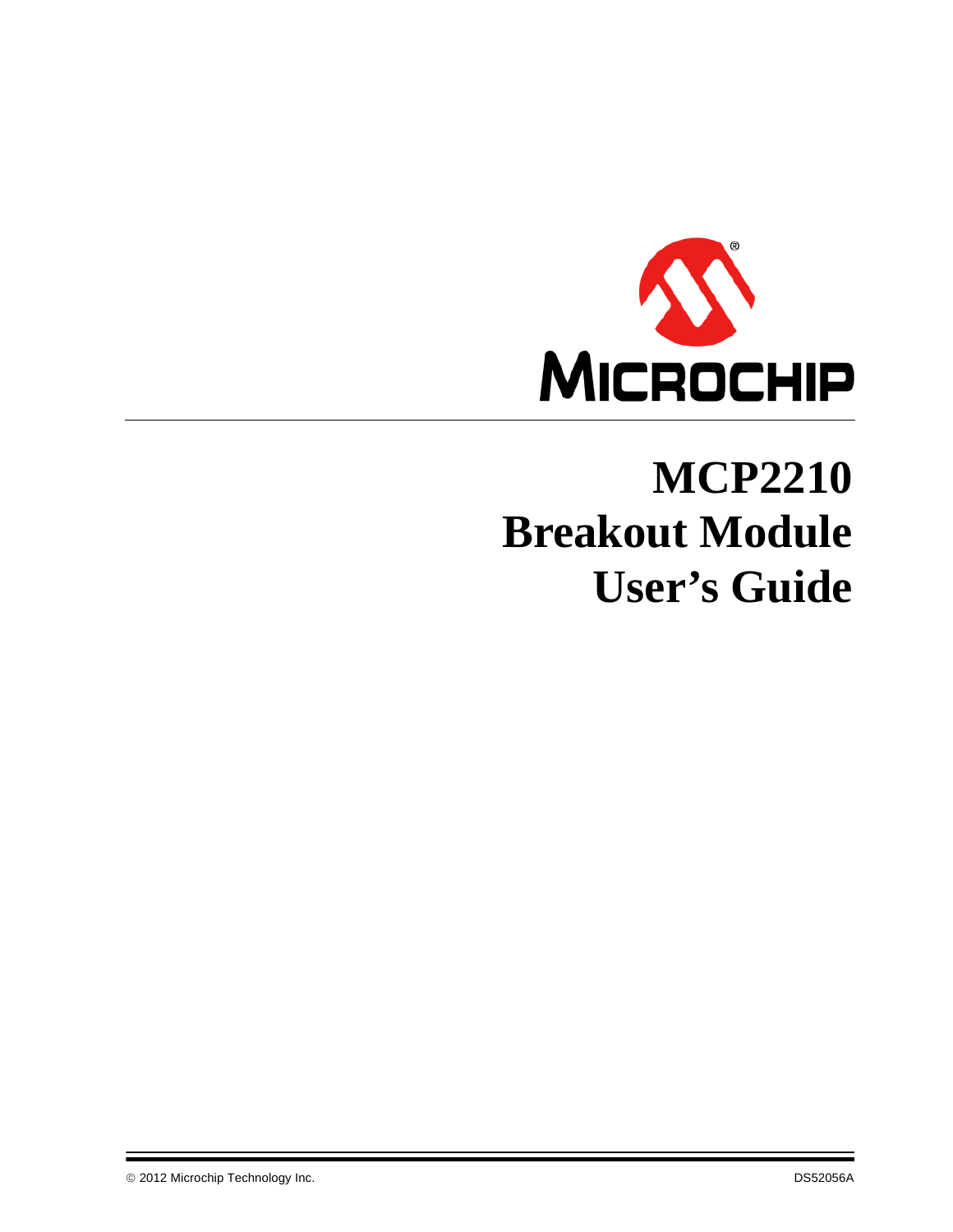#### **Note the following details of the code protection feature on Microchip devices:**

- Microchip products meet the specification contained in their particular Microchip Data Sheet.
- Microchip believes that its family of products is one of the most secure families of its kind on the market today, when used in the intended manner and under normal conditions.
- There are dishonest and possibly illegal methods used to breach the code protection feature. All of these methods, to our knowledge, require using the Microchip products in a manner outside the operating specifications contained in Microchip's Data Sheets. Most likely, the person doing so is engaged in theft of intellectual property.
- Microchip is willing to work with the customer who is concerned about the integrity of their code.
- Neither Microchip nor any other semiconductor manufacturer can guarantee the security of their code. Code protection does not mean that we are guaranteeing the product as "unbreakable."

Code protection is constantly evolving. We at Microchip are committed to continuously improving the code protection features of our products. Attempts to break Microchip's code protection feature may be a violation of the Digital Millennium Copyright Act. If such acts allow unauthorized access to your software or other copyrighted work, you may have a right to sue for relief under that Act.

Information contained in this publication regarding device applications and the like is provided only for your convenience and may be superseded by updates. It is your responsibility to ensure that your application meets with your specifications. MICROCHIP MAKES NO REPRESENTATIONS OR WARRANTIES OF ANY KIND WHETHER EXPRESS OR IMPLIED, WRITTEN OR ORAL, STATUTORY OR OTHERWISE, RELATED TO THE INFORMATION, INCLUDING BUT NOT LIMITED TO ITS CONDITION, QUALITY, PERFORMANCE, MERCHANTABILITY OR FITNESS FOR PURPOSE**.** Microchip disclaims all liability arising from this information and its use. Use of Microchip devices in life support and/or safety applications is entirely at the buyer's risk, and the buyer agrees to defend, indemnify and hold harmless Microchip from any and all damages, claims, suits, or expenses resulting from such use. No licenses are conveyed, implicitly or otherwise, under any Microchip intellectual property rights.

### **QUALITY MANAGEMENT SYSTEM CERTIFIED BY DNV**   $=$  **ISO/TS 16949**  $=$

#### **Trademarks**

The Microchip name and logo, the Microchip logo, dsPIC, KEELOQ, KEELOQ logo, MPLAB, PIC, PICmicro, PICSTART, PIC<sup>32</sup> logo, rfPIC and UNI/O are registered trademarks of Microchip Technology Incorporated in the U.S.A. and other countries.

FilterLab, Hampshire, HI-TECH C, Linear Active Thermistor, MXDEV, MXLAB, SEEVAL and The Embedded Control Solutions Company are registered trademarks of Microchip Technology Incorporated in the U.S.A.

Analog-for-the-Digital Age, Application Maestro, chipKIT, chipKIT logo, CodeGuard, dsPICDEM, dsPICDEM.net, dsPICworks, dsSPEAK, ECAN, ECONOMONITOR, FanSense, HI-TIDE, In-Circuit Serial Programming, ICSP, Mindi, MiWi, MPASM, MPLAB Certified logo, MPLIB, MPLINK, mTouch, Omniscient Code Generation, PICC, PICC-18, PICDEM, PICDEM.net, PICkit, PICtail, REAL ICE, rfLAB, Select Mode, Total Endurance, TSHARC, UniWinDriver, WiperLock and ZENA are trademarks of Microchip Technology Incorporated in the U.S.A. and other countries.

SQTP is a service mark of Microchip Technology Incorporated in the U.S.A.

All other trademarks mentioned herein are property of their respective companies.

© 2012, Microchip Technology Incorporated, Printed in the U.S.A., All Rights Reserved.

Printed on recycled paper.

ISBN: 978-1-62076-117-5

*Microchip received ISO/TS-16949:2009 certification for its worldwide headquarters, design and wafer fabrication facilities in Chandler and Tempe, Arizona; Gresham, Oregon and design centers in California and India. The Company's quality system processes and procedures are for its PIC® MCUs and dsPIC® DSCs, KEELOQ® code hopping devices, Serial EEPROMs, microperipherals, nonvolatile memory and analog products. In addition, Microchip's quality system for the design and manufacture of development systems is ISO 9001:2000 certified.*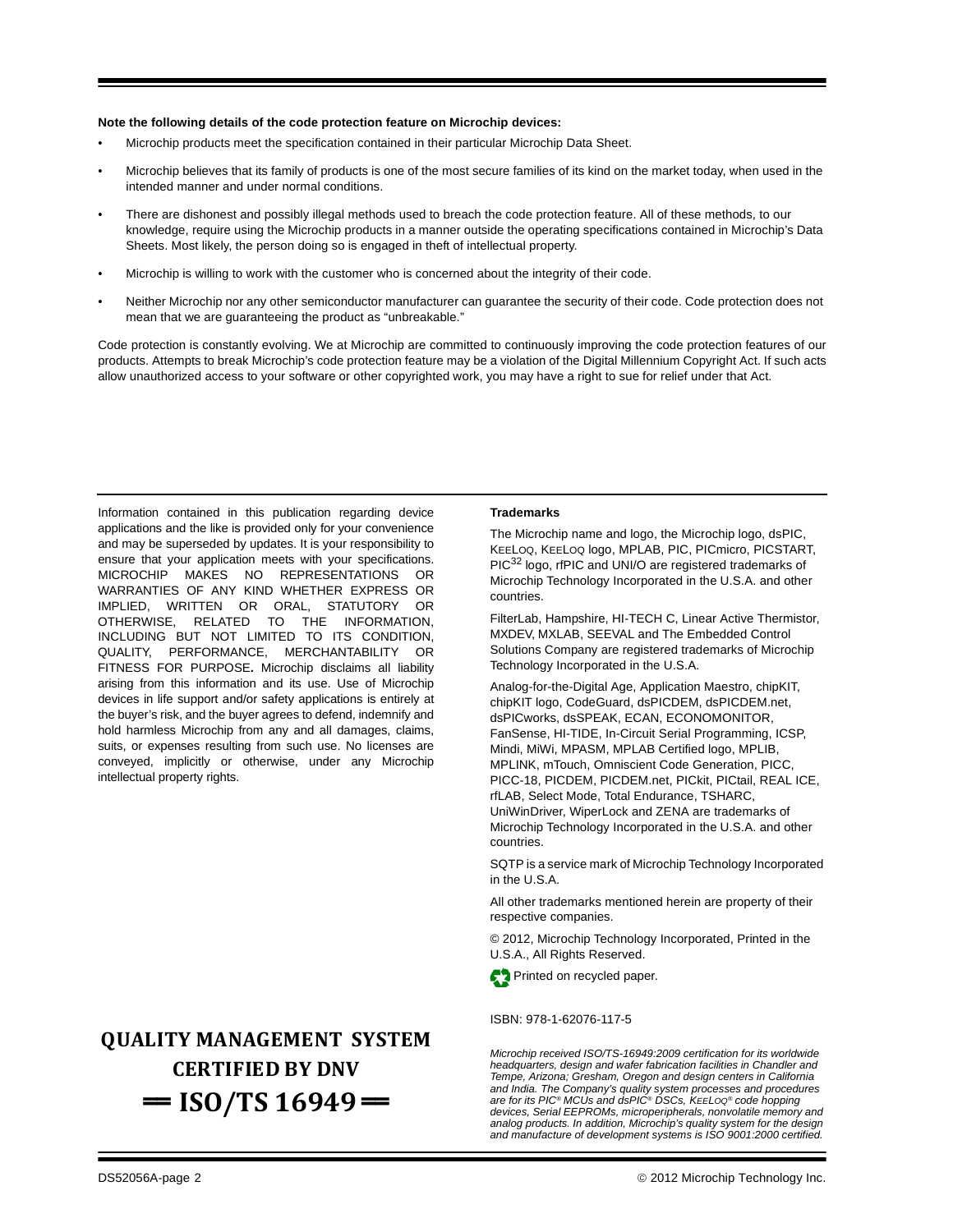

# **Table of Contents**

| <b>Chapter 1. Product Overview</b>           |  |  |  |  |  |
|----------------------------------------------|--|--|--|--|--|
|                                              |  |  |  |  |  |
|                                              |  |  |  |  |  |
|                                              |  |  |  |  |  |
| <b>Chapter 2. Installation and Operation</b> |  |  |  |  |  |
|                                              |  |  |  |  |  |
|                                              |  |  |  |  |  |
|                                              |  |  |  |  |  |
|                                              |  |  |  |  |  |
| <b>Appendix A. Schematic and Layouts</b>     |  |  |  |  |  |
|                                              |  |  |  |  |  |
|                                              |  |  |  |  |  |
|                                              |  |  |  |  |  |
|                                              |  |  |  |  |  |
|                                              |  |  |  |  |  |
|                                              |  |  |  |  |  |
|                                              |  |  |  |  |  |
|                                              |  |  |  |  |  |
| <b>Appendix B. Bill of Materials</b>         |  |  |  |  |  |
|                                              |  |  |  |  |  |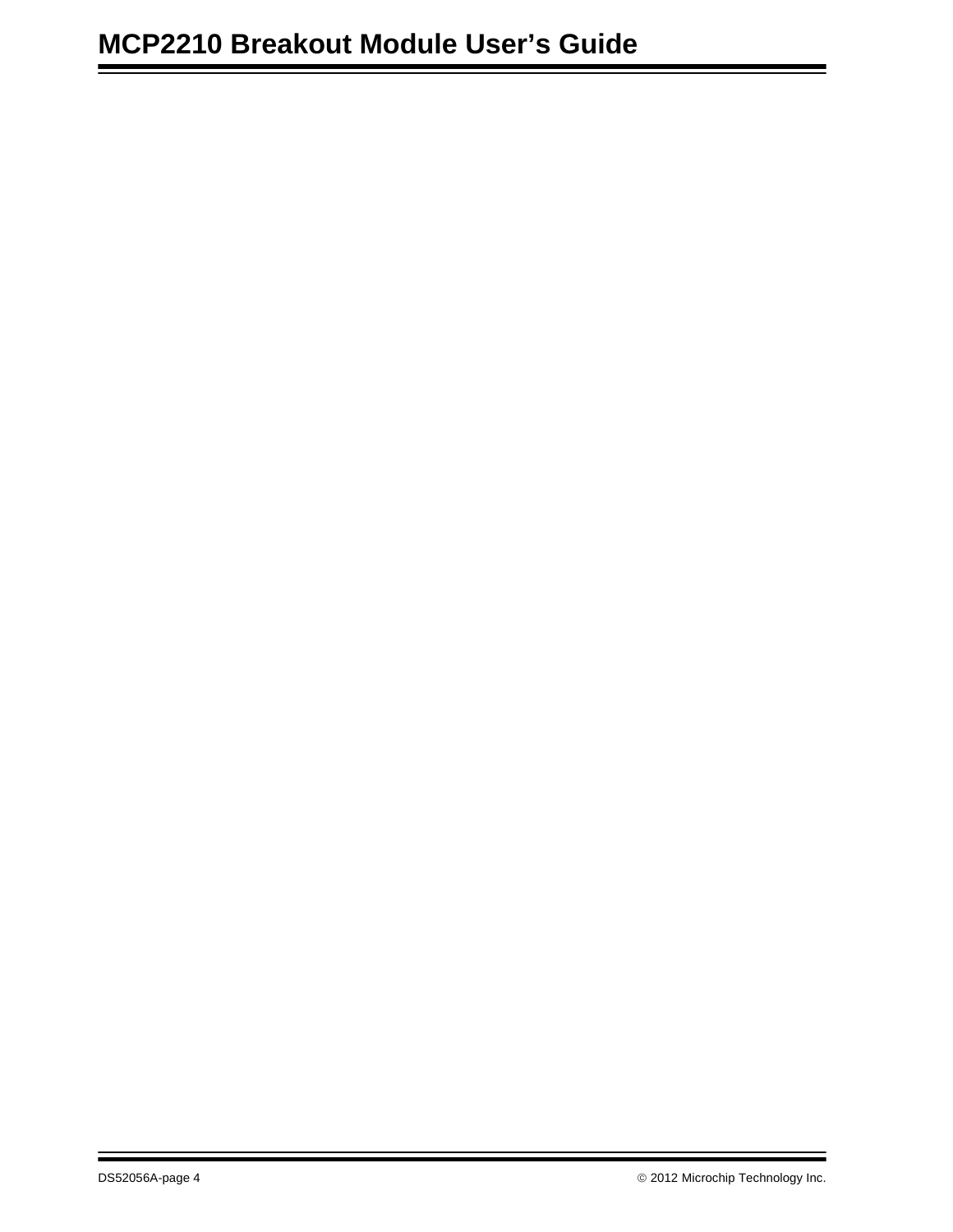<span id="page-4-0"></span>

### **Preface**

### **NOTICE TO CUSTOMERS**

**All documentation becomes dated, and this manual is no exception. Microchip tools and documentation are constantly evolving to meet customer needs, so some actual dialogs and/or tool descriptions may differ from those in this document. Please refer to our web site (www.microchip.com) to obtain the latest documentation available.**

**Documents are identified with a "DS" number. This number is located on the bottom of each page, in front of the page number. The numbering convention for the DS number is "DSXXXXXA", where "XXXXX" is the document number and "A" is the revision level of the document.**

**For the most up-to-date information on development tools, see the MPLAB® IDE online help. Select the Help menu, and then Topics to open a list of available online help files.**

### <span id="page-4-1"></span>**INTRODUCTION**

This chapter contains general information that will be useful to know before using the MCP2210 Breakout Module. Items discussed in this chapter include:

- • [Document Layout](#page-4-2)
- • [Conventions Used in this Guide](#page-5-0)
- • [Recommended Reading](#page-6-0)
- • [The Microchip Web Site](#page-6-1)
- • [Customer Support](#page-6-2)
- • [Document Revision History](#page-6-3)

#### <span id="page-4-2"></span>**DOCUMENT LAYOUT**

This document describes how to use the MCP2210 Breakout Module board. The manual layout is as follows:

- **[Chapter 1. "Product Overview"](#page-8-4)** Important information about the MCP2210 Breakout Module
- **[Chapter 2. "Installation and Operation"](#page-10-3)** Covers the initial set-up of this board, required tools, board setup and Graphical User Interface (GUI)
- **[Appendix A. "Schematic and Layouts"](#page-16-2)** Shows the schematic and board layouts for the MCP2210 Breakout Module User's Guide
- **[Appendix B. "Bill of Materials"](#page-24-1)** Lists the parts used to populate the MCP2210 Breakout Module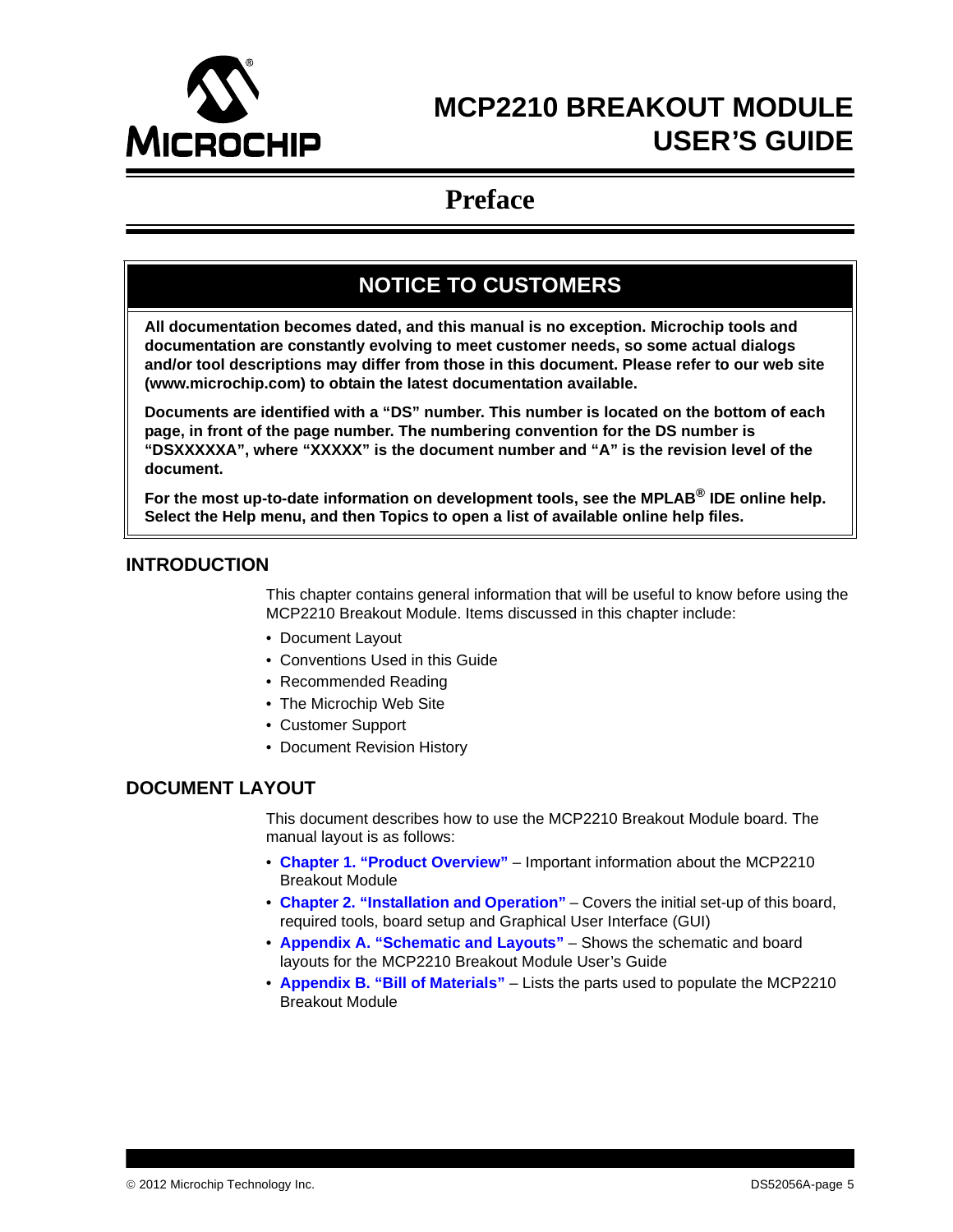### <span id="page-5-0"></span>**CONVENTIONS USED IN THIS GUIDE**

This manual uses the following documentation conventions:

#### **DOCUMENTATION CONVENTIONS**

| <b>Description</b>                                  | <b>Represents</b>                                                                                            | <b>Examples</b>                                    |  |
|-----------------------------------------------------|--------------------------------------------------------------------------------------------------------------|----------------------------------------------------|--|
| <b>Arial font:</b>                                  |                                                                                                              |                                                    |  |
| Italic characters                                   | Referenced books                                                                                             | MPLAB <sup>®</sup> IDE User's Guide                |  |
|                                                     | Emphasized text                                                                                              | is the only compiler                               |  |
| Initial caps                                        | A window                                                                                                     | the Output window                                  |  |
|                                                     | A dialog                                                                                                     | the Settings dialog                                |  |
|                                                     | A menu selection                                                                                             | select Enable Programmer                           |  |
| Quotes                                              | A field name in a window or<br>dialog                                                                        | "Save project before build"                        |  |
| Underlined, italic text with<br>right angle bracket | A menu path                                                                                                  | File>Save                                          |  |
| <b>Bold characters</b>                              | A dialog button                                                                                              | Click OK                                           |  |
|                                                     | A tab                                                                                                        | Click the Power tab                                |  |
| N'Rnnnn                                             | A number in verilog format,<br>where N is the total number of<br>digits, R is the radix and n is a<br>digit. | 4'b0010, 2'hF1                                     |  |
| Text in angle brackets $\lt$ >                      | A key on the keyboard                                                                                        | Press <enter>, <f1></f1></enter>                   |  |
| <b>Courier New font:</b>                            |                                                                                                              |                                                    |  |
| <b>Plain Courier New</b>                            | Sample source code                                                                                           | #define START                                      |  |
|                                                     | <b>Filenames</b>                                                                                             | autoexec.bat                                       |  |
|                                                     | File paths                                                                                                   | $c:\mctan h$                                       |  |
|                                                     | Keywords                                                                                                     | _asm, _endasm, static                              |  |
|                                                     | Command-line options                                                                                         | $-Opa+, -Opa-$                                     |  |
|                                                     | <b>Bit values</b>                                                                                            | 0, 1                                               |  |
|                                                     | Constants                                                                                                    | 0xFF, 'A'                                          |  |
| <b>Italic Courier New</b>                           | A variable argument                                                                                          | file.o, where file can be<br>any valid filename    |  |
| Square brackets []                                  | Optional arguments                                                                                           | mcc18 [options] file<br>[options]                  |  |
| Curly brackets and pipe<br>character: $\{  \}$      | Choice of mutually exclusive<br>arguments; an OR selection                                                   | $errorlevel {0 1}$                                 |  |
| Ellipses                                            | Replaces repeated text                                                                                       | var_name [,<br>var_name]                           |  |
|                                                     | Represents code supplied by<br>user                                                                          | void main (void)<br>$\mathcal{L}$<br>$\ddots$<br>ļ |  |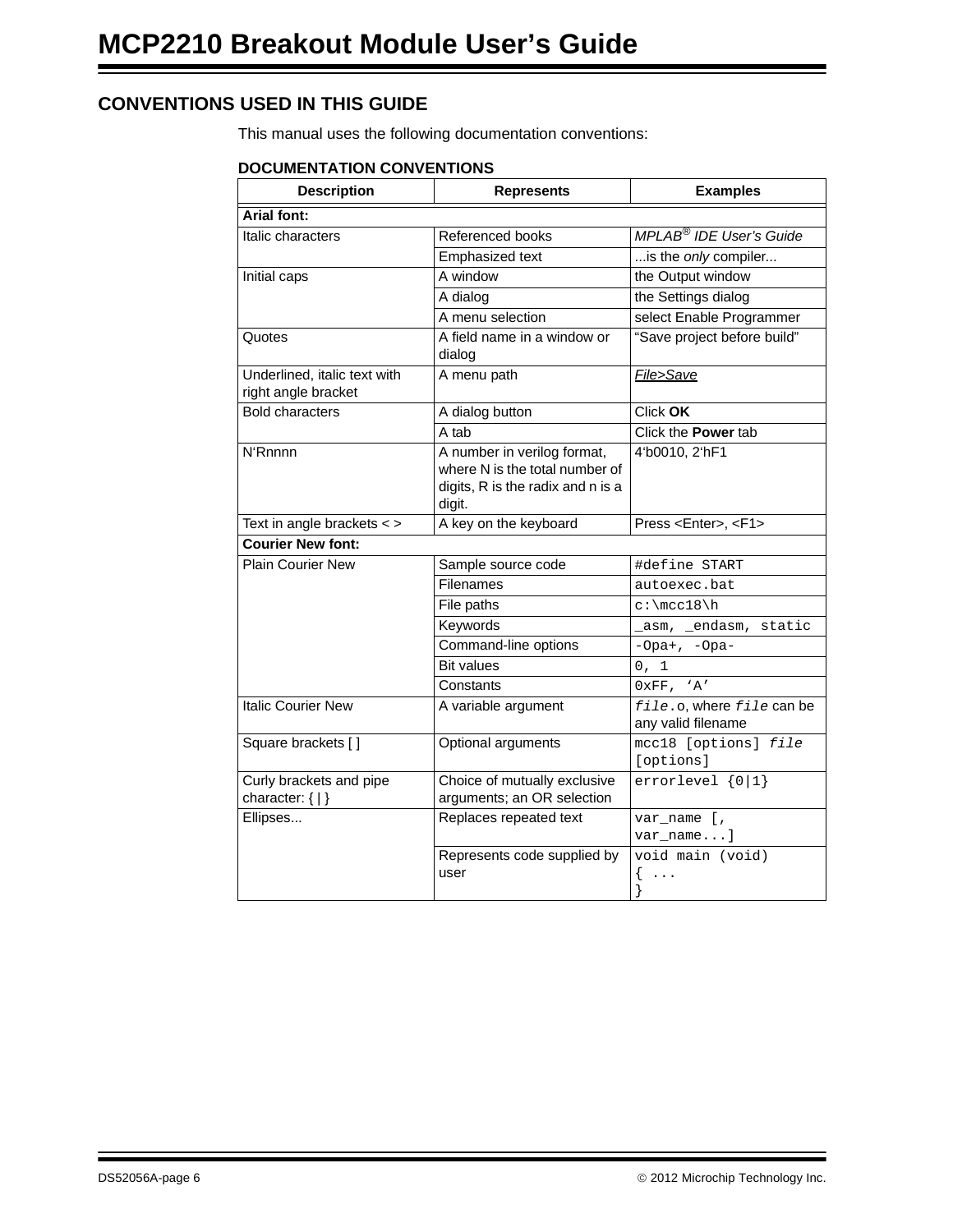#### <span id="page-6-0"></span>**RECOMMENDED READING**

This user's guide describes how to use MCP2210 Breakout Module. Other useful documents are listed below. The following Microchip document is available and recommended as a supplemental reference resource.

**• MCP2210 Data Sheet -** *"USB-to-SPI Protocol Converter with GPIO (Master Mode)"* **(DS22288)**

#### <span id="page-6-1"></span>**THE MICROCHIP WEB SITE**

Microchip provides online support via our web site at www.microchip.com. This web site is used as a means to make files and information easily available to customers. Accessible by using your favorite Internet browser, the web site contains the following information:

- **Product Support** Data sheets and errata, application notes and sample programs, design resources, user's guides and hardware support documents, latest software releases and archived software
- **General Technical Support** Frequently Asked Questions (FAQs), technical support requests, online discussion groups, Microchip consultant program member listing
- **Business of Microchip** Product selector and ordering guides, latest Microchip press releases, listing of seminars and events, listings of Microchip sales offices, distributors and factory representatives

### <span id="page-6-2"></span>**CUSTOMER SUPPORT**

Users of Microchip products can receive assistance through several channels:

- Distributor or Representative
- Local Sales Office
- Field Application Engineer (FAE)
- Technical Support

Customers should contact their distributor, representative or field application engineer (FAE) for support. Local sales offices are also available to help customers. A listing of sales offices and locations is included in the back of this document.

Technical support is available through the web site at:<http://www.microchip.com/support>.

#### <span id="page-6-3"></span>**DOCUMENT REVISION HISTORY**

#### **Revision A (March 2012)**

• Initial Release of this Document.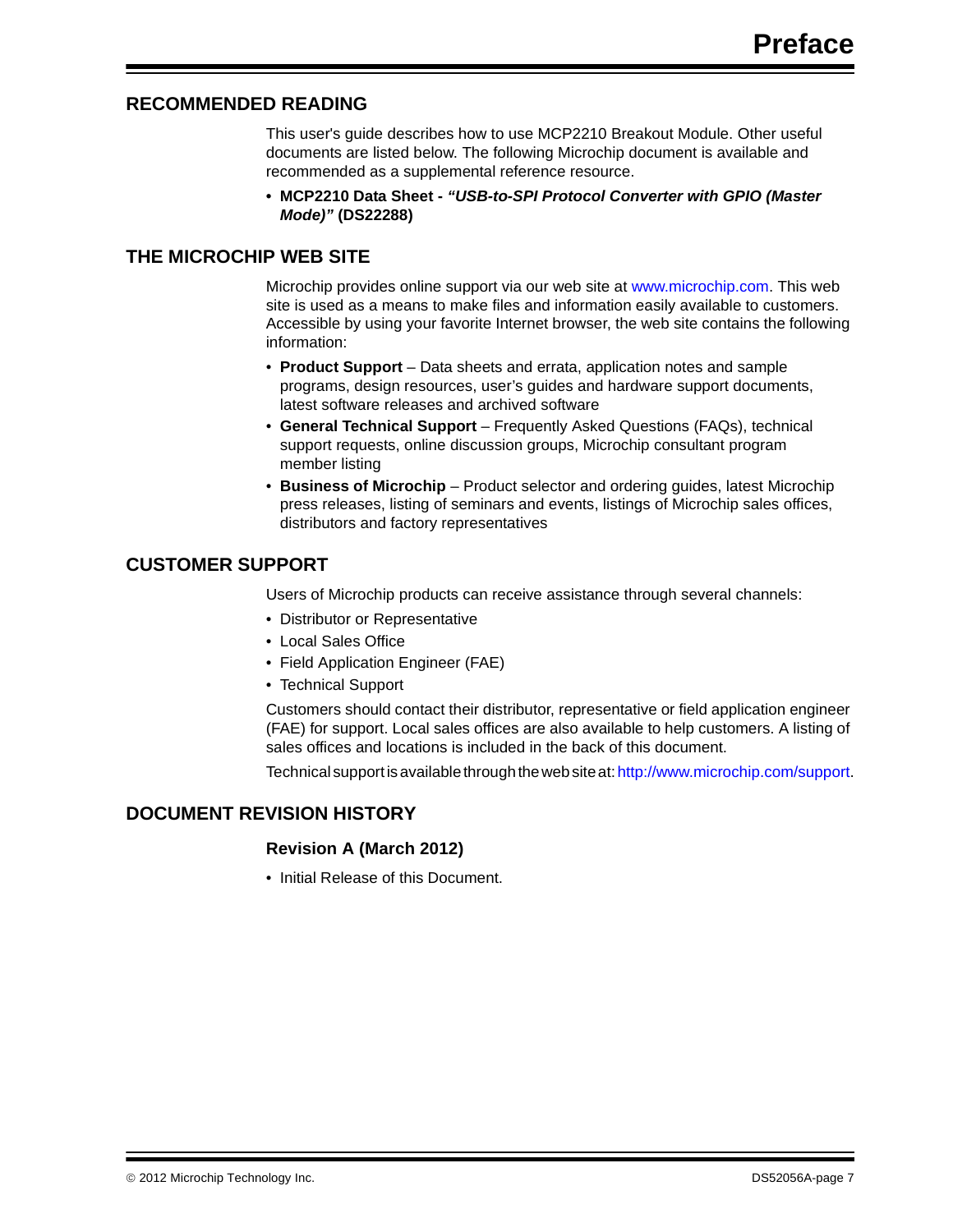**NOTES:**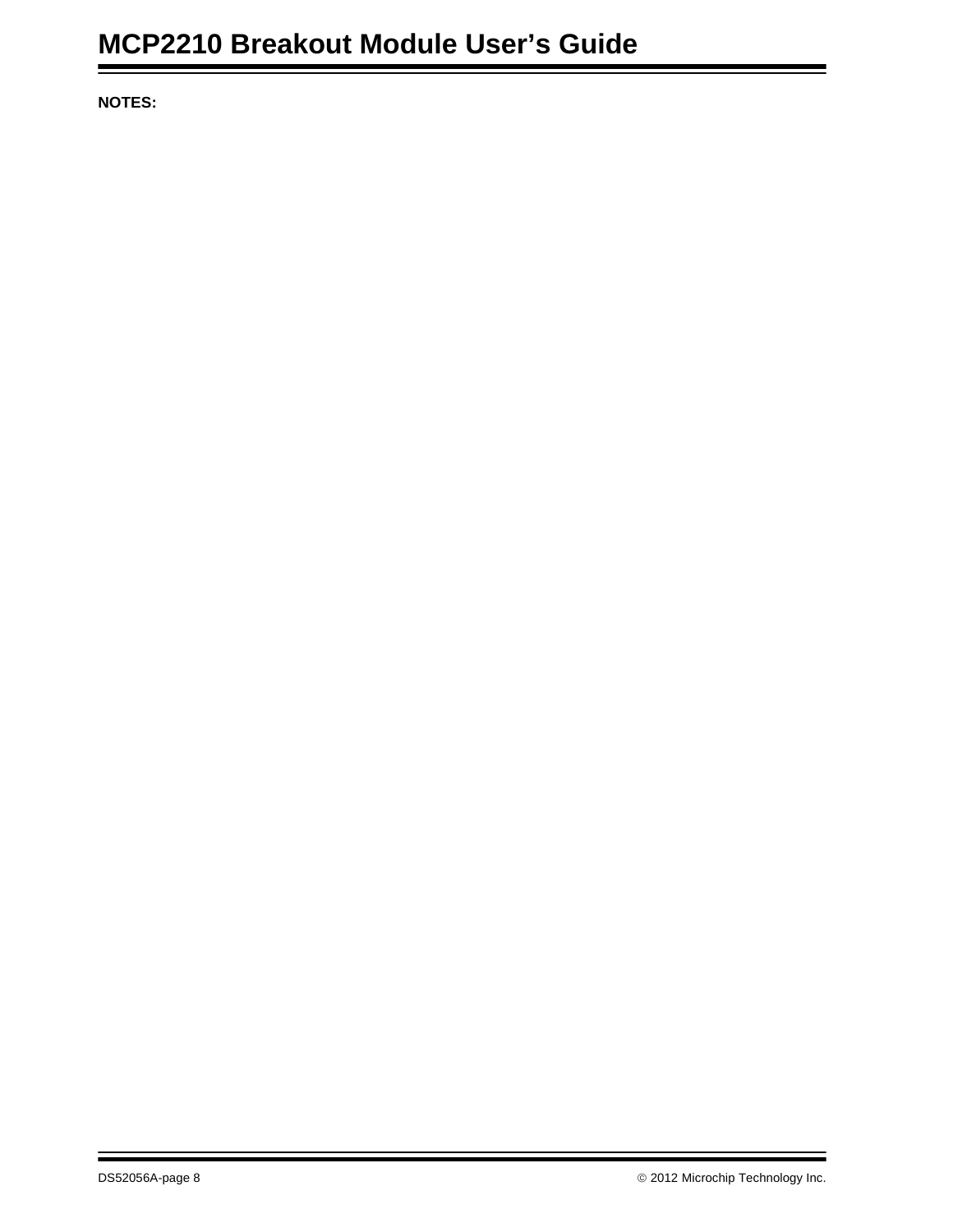

### <span id="page-8-4"></span>**Chapter 1. Product Overview**

#### <span id="page-8-1"></span><span id="page-8-0"></span>**1.1 INTRODUCTION**

This chapter provides an overview of the MCP2210 Breakout Module and covers the following topics:

- • [MCP2210 Breakout Module General Description](#page-8-2)
- • [What the MCP2210 Breakout Module Kit Includes](#page-8-3)

### <span id="page-8-2"></span>**1.2 MCP2210 BREAKOUT MODULE GENERAL DESCRIPTION**

The MCP2210 Breakout Module is a development and evaluation platform for the MCP2210 device. The module is comprised of a single DIP form-factor board.

The MCP2210 Breakout Module has the following features:

- SPI bus signals (MOSI, MISO, SCK)
- Nine GP lines, configurable for GPIO, Chip Select or dedicated function operation
- Provides a user selectable (by using a jumper) power supply of 3.3V or 5V (up to 500 mA)
- DIP form-factor (0.6 inches overall row spacing between pins)
- PICkit™ Serial Analyzer header used for SPI communication only

A Windows®[-based PC software was created to help with the evaluation/demonstration](www.microchip.com)  of the MCP2210 device as a USB-to-SPI (Master) device. It allows I/O control and [custom device configuration. The software is downloadable from the board web page](www.microchip.com)  [on w](www.microchip.com)ww.microchip.com.

A DLL package is included to allow development of custom PC applications using the MCP2210. The DLL package is also available for download on the board web page.

#### <span id="page-8-3"></span>**1.3 WHAT THE MCP2210 BREAKOUT MODULE KIT INCLUDES**

The MCP2210 Breakout Module Kit includes:

- MCP2210 Breakout Module (ADM00419)
- Mini-USB cable
- Important Information Sheet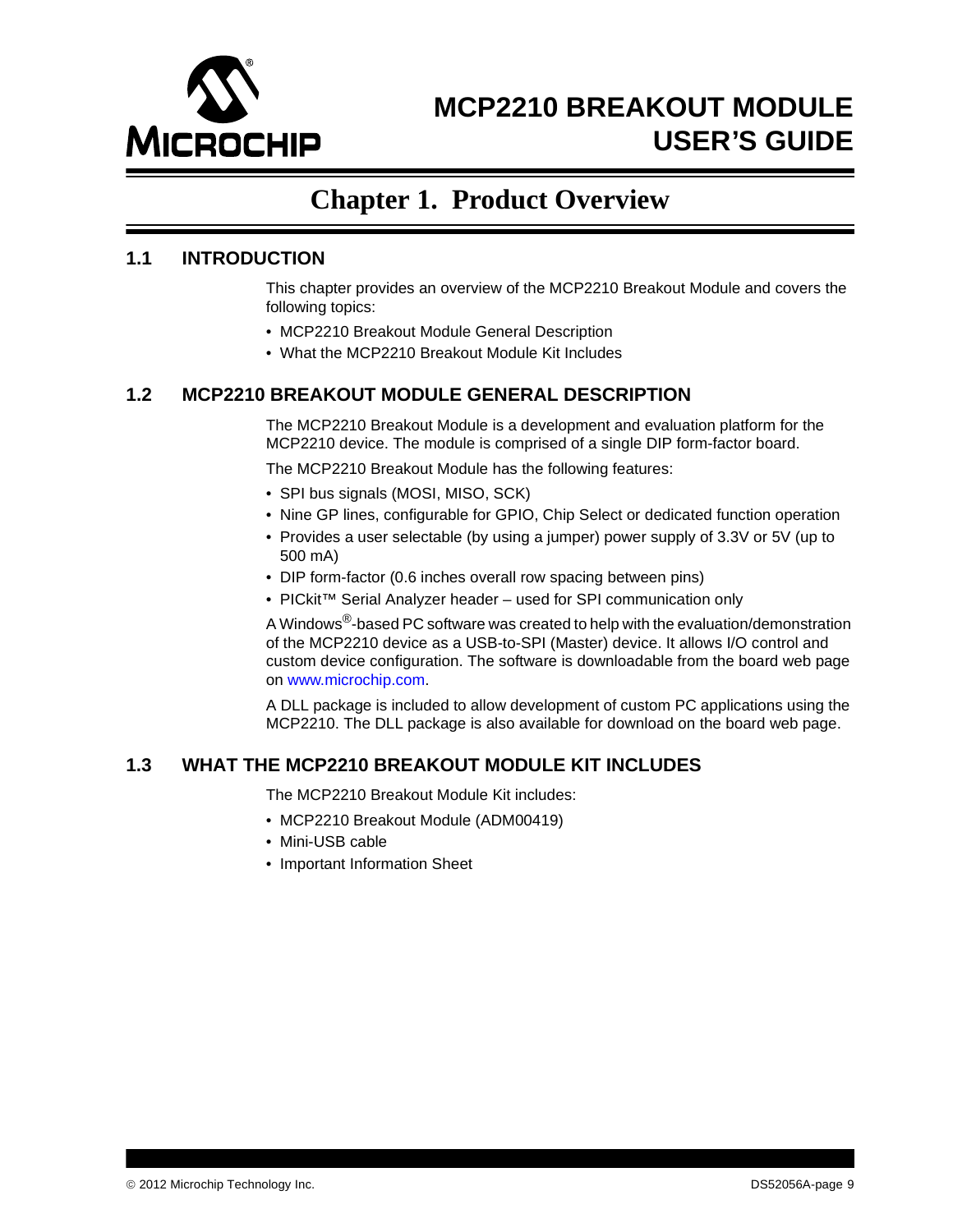**NOTES:**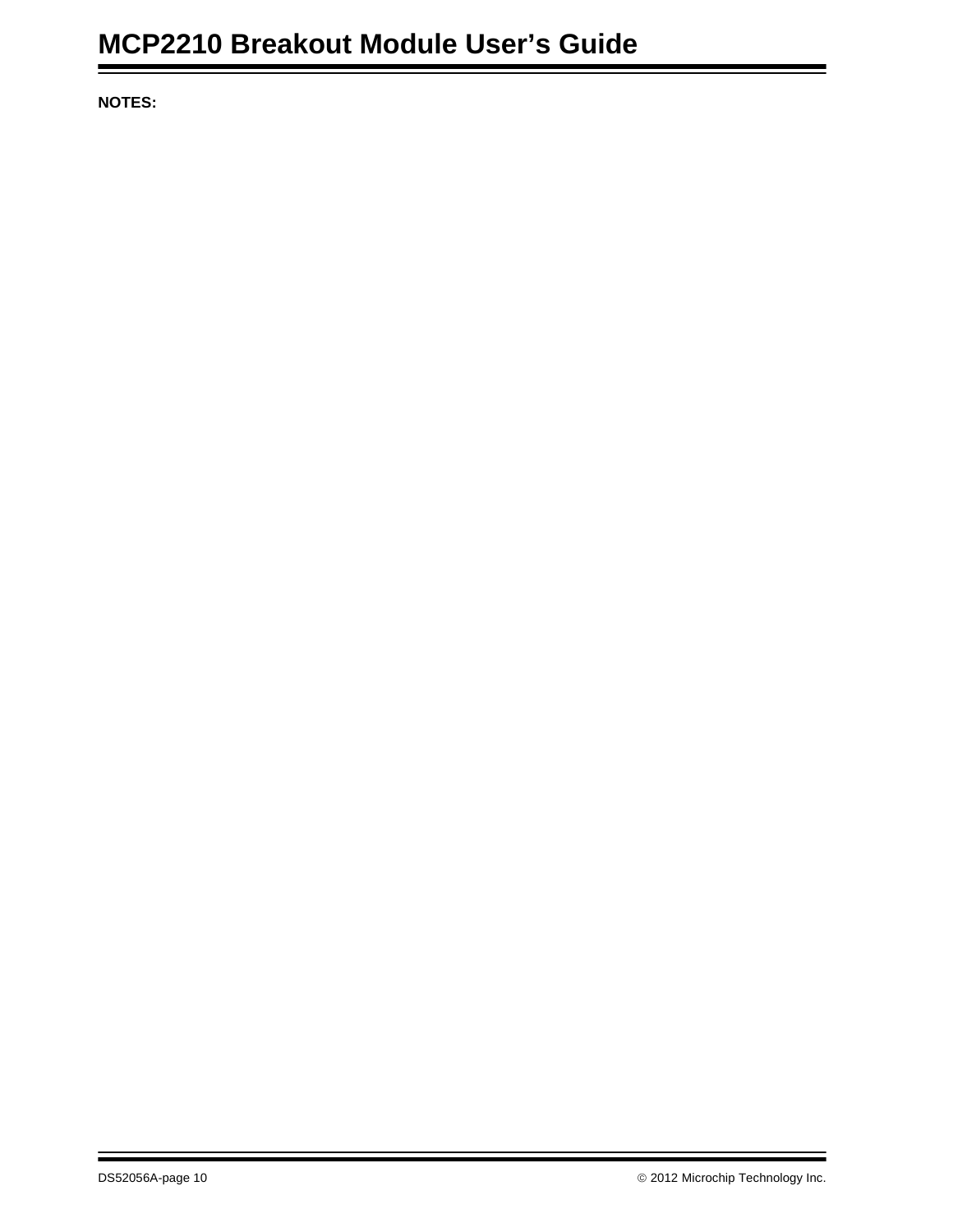

### <span id="page-10-3"></span>**Chapter 2. Installation and Operation**

#### <span id="page-10-1"></span><span id="page-10-0"></span>**2.1 INTRODUCTION**

The MCP2210 Breakout Module is designed to demonstrate the device as a USB-to-SPI (Master) bridge solution.

The package is comprised of a single board and has the following features:

- Small plug-in board with DIP form factor (600 millimeters overall row spacing between pins)
- Mini-USB connector
- Access to SPI bus and all GP signals through USB port
- PICkit™ Serial Analyzer compatible header
- 3.3 or 5V jumper selectable  $V_{DD}$ ; the breakout board can be used to supply up to 500 mA to the rest of the system. The board already provides a signal trace between the  $V_{DD}$  and the 3.3V rail. For systems requiring 5V  $V_{DD}$  power supply, V<sub>DD</sub> header must be mounted on the board. A jumper will close the middle pin and the 5V pin.

#### <span id="page-10-2"></span>**2.2 BOARD SETUP**

Follow these steps to set up the MCP2210 Breakout Module:

- 1. Download the support material (PC applications and DLL libraries) that can be found on the board's page, on the Microchip web site.
- 2. Attach the MCP2210 Breakout Module to a board that has one or more SPI slave devices attached to a bus (SPI).
- 3. Plug the MCP2210 Breakout Module in to a PC.
- 4. The computer operating system will automatically install the driver for this board. When the installation is complete, the board is ready for operation.
- 5. Install the downloaded PC software.
- 6. Start the SPI Terminal utility.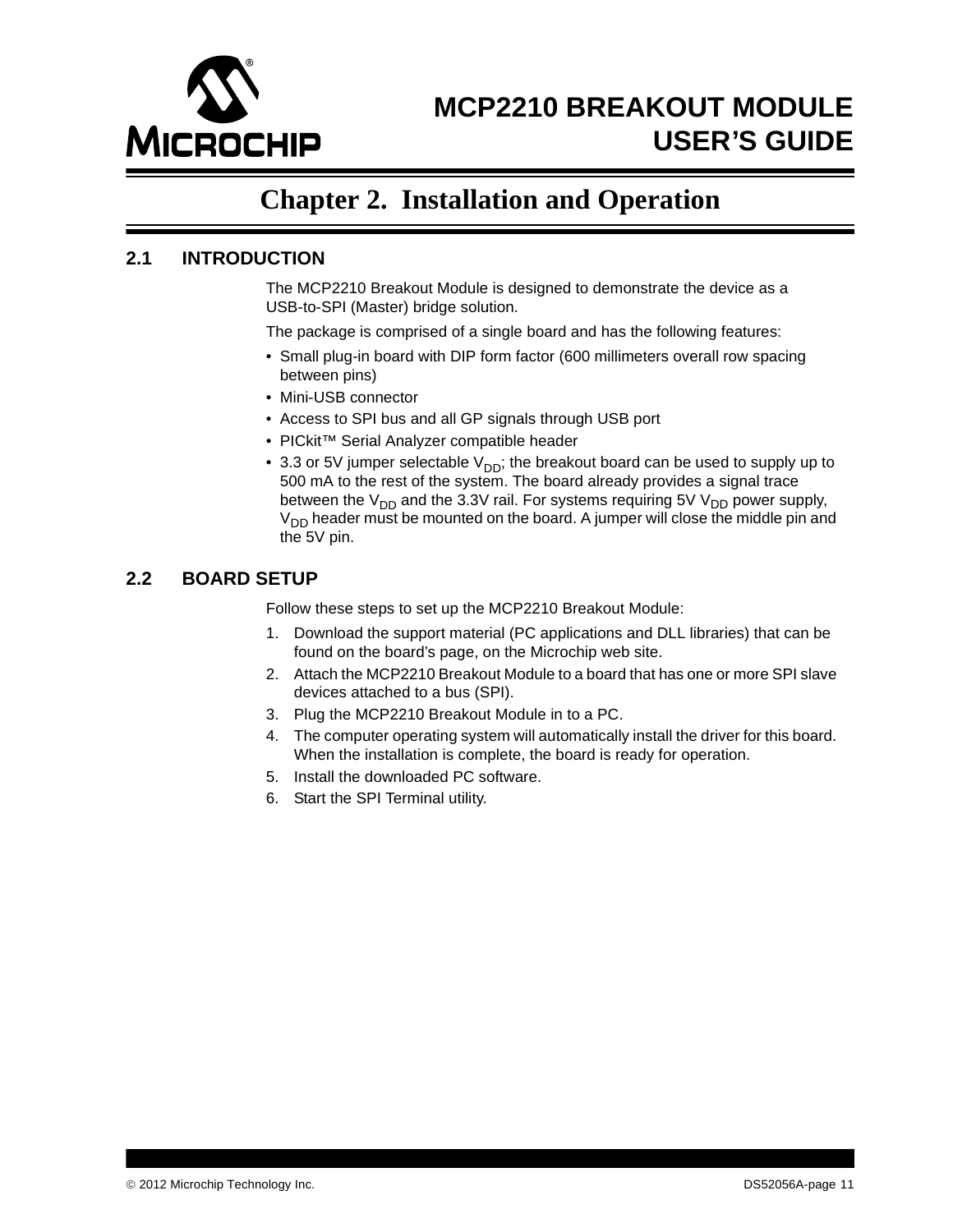### <span id="page-11-0"></span>**2.3 BOARD OPERATION**

The MCP2210 will be detected by a Windows PC host as an HID device. The accompanying software can be used to exercise the MCP2210 Breakout Module's features and also provides a reference point for users that want to design their own applications based on the MCP2210 device.

#### **2.3.1 MCP2210 Breakout Board Operation**

The MCP2210 Breakout Module can be used as a stand-alone USB-to-SPI (Master) bridge module. The breakout board provides all the signals required to assist the user in building their boards with the MCP2210.

The board has the following features:

- SPI bus signals (MOSI, MISO, SCK)
- Nine GP signals that can be configured for:
	- GPIO functionality (digital input or output pins)
	- Chip Select functionality (working with the SPI bus signals)
	- Dedicated function pins
- Jumper selectable power supply: 3.3 or 5V (up to 500 mA)
- PICkit™ Serial Analyzer header using GP4 pin as Chip Select signal

**Note:** This function is available only on SPI operations, it does not work on I<sup>2</sup>C or UART signals.

• DIP form-factor (0.6 inches overall row spacing between pins)

By using the provided software and libraries, the user can create personalized PC applications, using the breakout board as a USB-to-SPI (Master) bridge adapter.

#### **2.3.2 MCP2210 Utility**

The MCP2210 Utility software was created for custom device setting requirements. A few of the settings that this utility can alter include VID, PID, power requirements, and string descriptors. A download link for this software can be found on the board web page. For instructions on the use of this software, refer to the software's supporting documentation included within the application install package.

#### **2.3.3 SPI Terminal Utility**

The SPI Terminal Utility is a tool that allows low-level data exchange at the SPI bus level. This application is useful for low-level communication and troubleshooting between the MCP2210 and various SPI slave modules.

The utility window has different sections for GP designation, SPI transfer parameters and user data areas.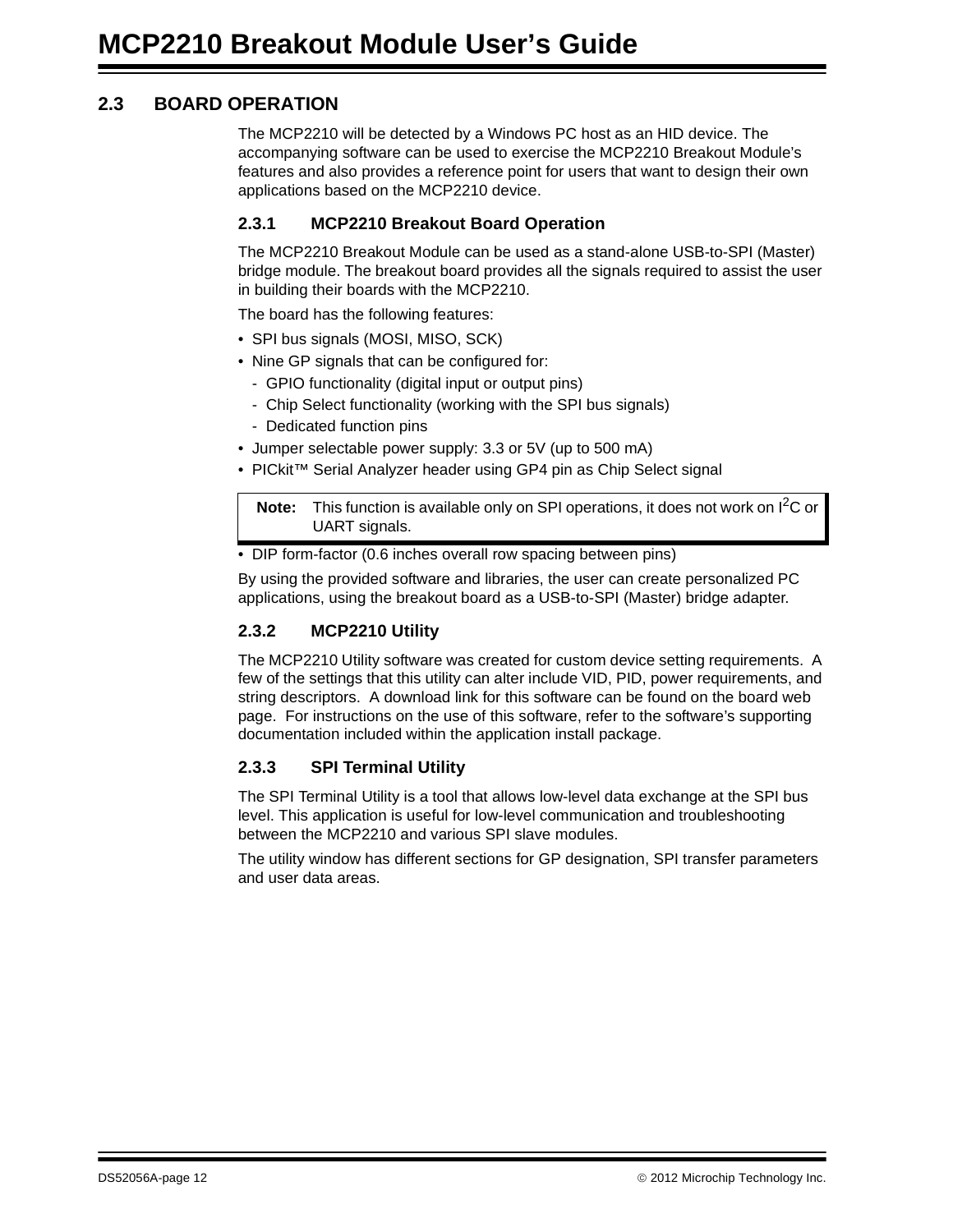

After the application is started, the state of the connection with the MCP2210 is shown in the Status Messages section (lower left corner of the screen).

The user can establish the GP configuration. The GPs can be used as chip select pins. Each GP Active and Idle value can be established by selecting the appropriate check boxes, or by directly supplying the correct value in the GP Direct Settings section. The same behavior applies to the GP designation (the GP designation can be established by clicking the appropriate radio button, or by directly supplying the GP designation value in the GP Settings Direct Values section).

The SPI settings pertaining to the needed SPI transfer can be established in the SPI Parameters section.

The data to be sent goes in the **Tx Data** field. To send the data to the SPI slave device, click the **SPI Transfer Data** button on the lower-right side of the screen. The data received from the SPI slave device is displayed in the **Rx Data** field.

The user data can be supplied in either HEX or Decimal mode. This can be accomplished by selecting the HEX mode check box. The data in the **Tx** and **Rx Data** fields will be displayed in HEX or Decimal.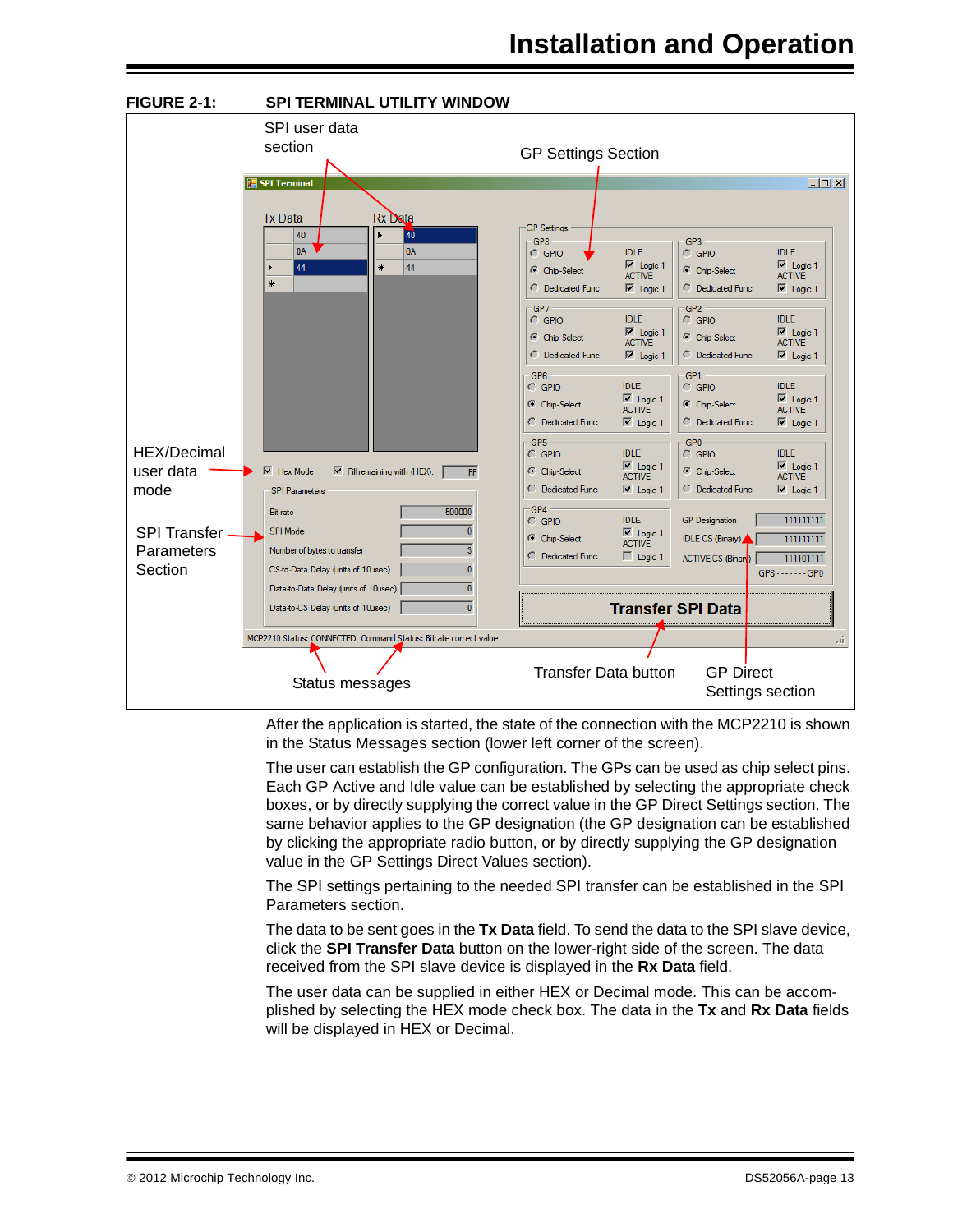A wider range of tests is available when using this board and the utility software with the MCP2210 Evaluation Kit (ADM00421). This kit allows communication with several SPI slave devices (I/O expander, EEPROM, ADC and temperature sensor). For more details on examples using the SPI Terminal Utility software, see *MCP2210 Evaluation Kit User's Guide* (DS52057).

### <span id="page-13-0"></span>**2.4 MCP2210 TYPICAL USAGE SCENARIOS**

MCP2210 can be used in systems where an SPI bus is available. The MCP2210 can be either the single master on the bus, or one of the masters sharing the bus, if a proper master access arbitration scheme is in place.

A typical usage scenario is shown in [Figure 2-2,](#page-13-1) where MCP2210 is the only master on the SPI bus. This links the SPI slave chips in the system, while a few GPs (configured for Chip Select function) can be used as Chip Select lines.

If SPI slave interrupt monitoring is required, the GP6 needs to be configured for its dedicated function, in order to monitor the interrupts coming from the SPI slave chips.

The PC application will take care of all the details necessary for data transfer between the MCP2210 and the SPI slave chips.



<span id="page-13-1"></span>**FIGURE 2-2: MCP2210 TYPICAL USAGE DIAGRAM**

When a system requires more than one SPI master that share the same bus, an arbitration scheme needs to be developed, in order to prevent the multiple SPI masters from accessing the bus at the same time.

MCP2210 has support for an arbitration mechanism which uses GP7 and GP8 (configured for dedicated pin functionality) for this purpose.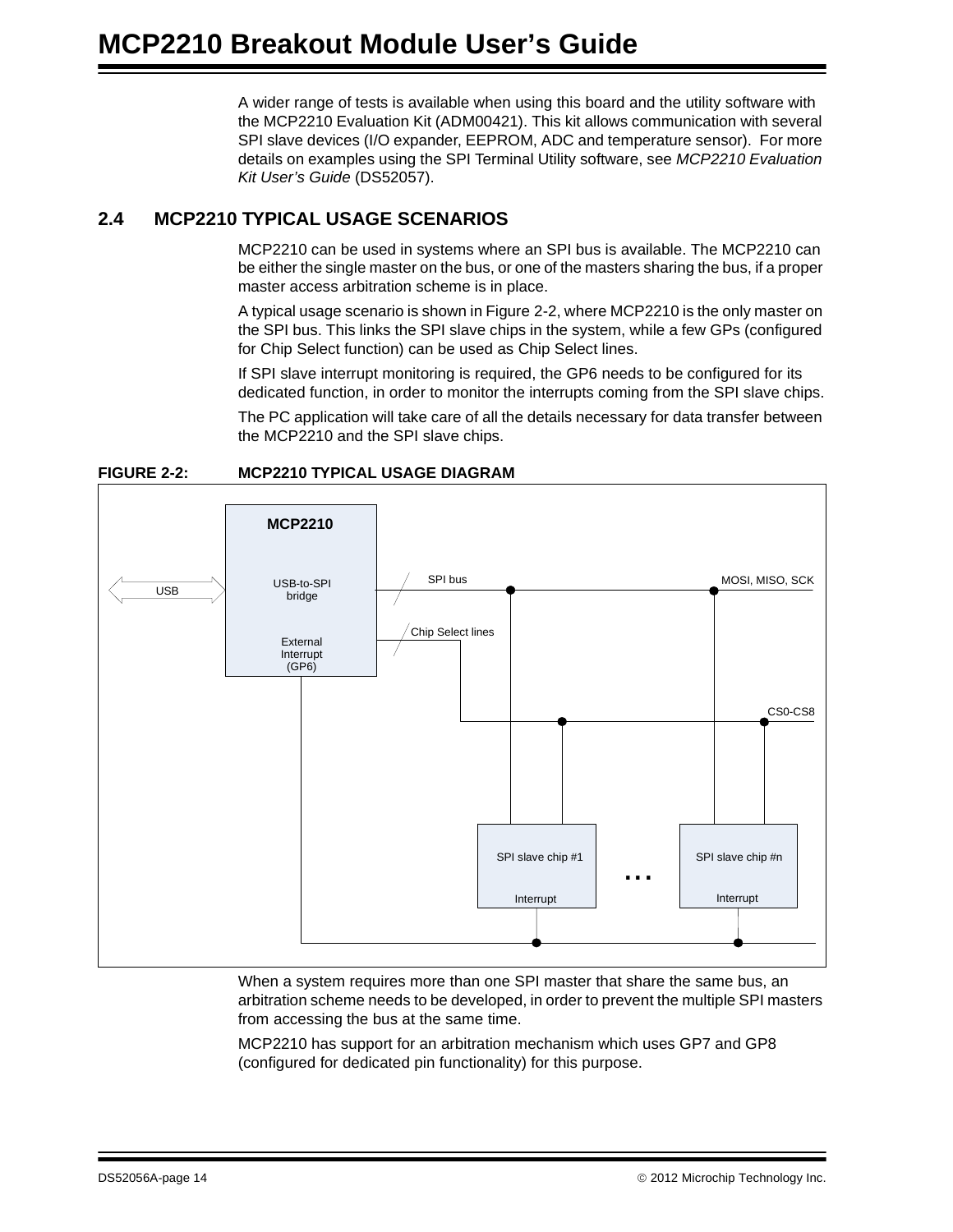When GP8 is configured for its dedicated functionality, the pin can be used as a bus release request for MCP2210 coming from another master. GP7 (configured for its dedicated functionality) is used as an SPI bus release acknowledge signal towards the requesting master. When an external SPI master requests the MCP2210 to release the bus, the device completes the current SPI transfer (or it can be cancelled by the PC application sending the proper USB command), then releases the bus and signals the event on the acknowledge pin (GP7). The second master now has ownership of the bus, and can keep it, as long as the SPI bus request pin (GP8) is kept asserted.

By using the dedicated functionality of the GP7 and GP8, the MCP2210 can be used in a multiple SPI master system.



#### **FIGURE 2-3: MCP2210 TYPICAL USAGE DIAGRAM**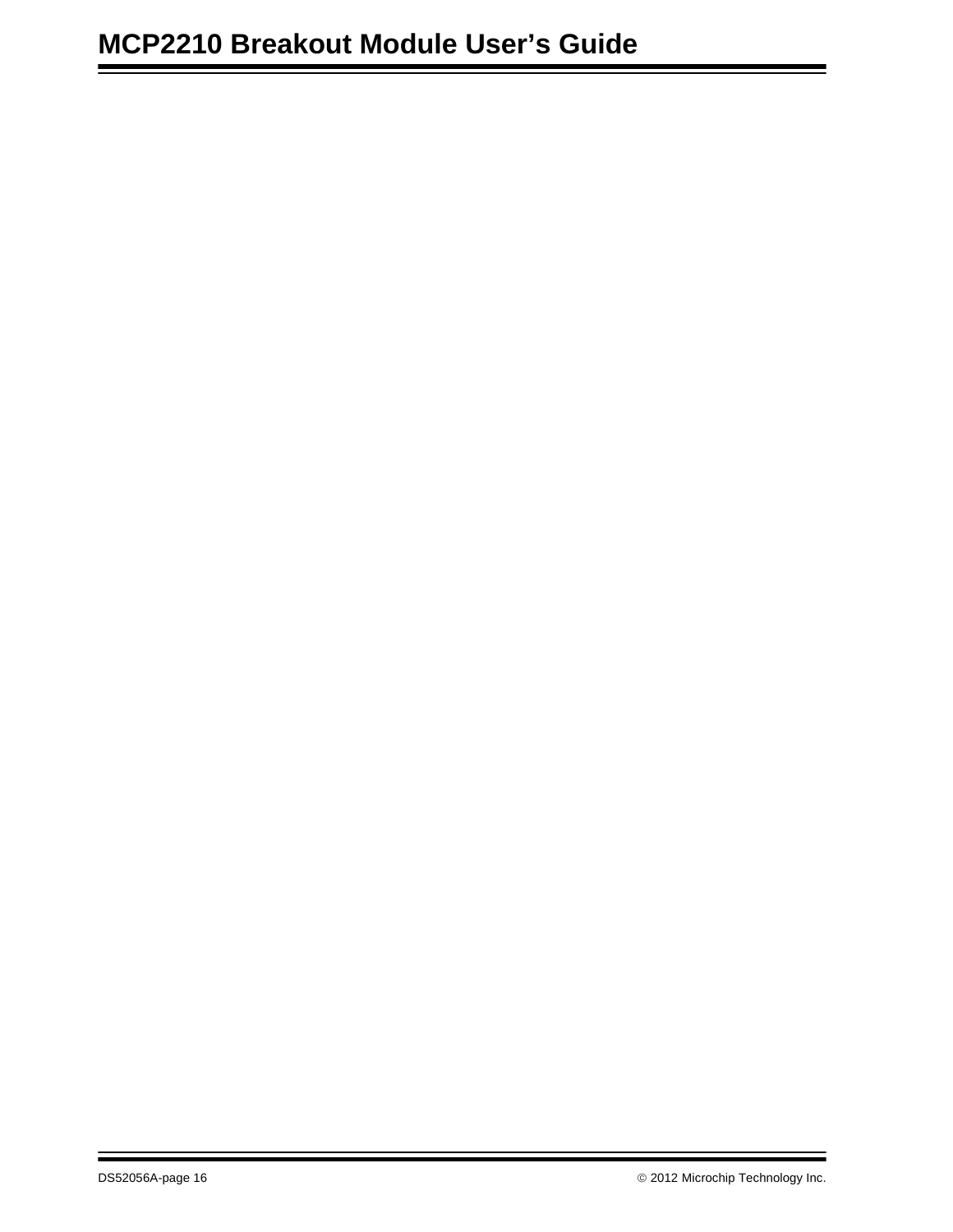

# <span id="page-16-2"></span>**Appendix A. Schematic and Layouts**

### <span id="page-16-1"></span><span id="page-16-0"></span>**A.1 INTRODUCTION**

This appendix contains the following schematics and layouts for the MCP2210 Breakout Module:

- • [Board Schematic](#page-17-0)
- • [Board Top Silk and Pads](#page-18-0)
- • [Board Top Silk, Pads and Copper](#page-19-0)
- • [Board Top Pads and Copper](#page-20-0)
- • [Board Bottom Silk and Pads](#page-21-0)
- • [Board Bottom Silk, Pads and Copper](#page-22-0)
- • [Board Bottom Pads and Copper](#page-23-0)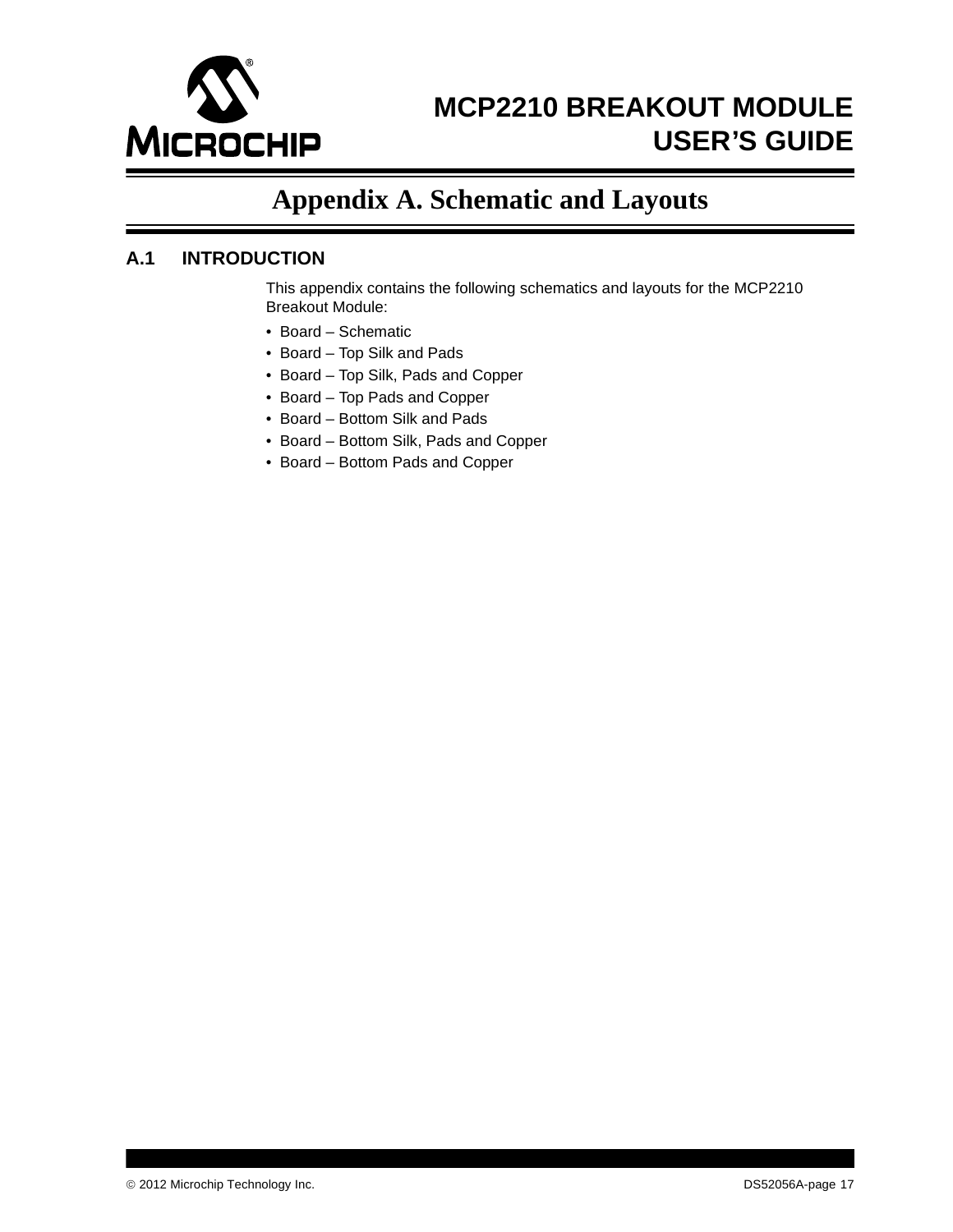# **MCP2210 Breakout Module User's Guide**

### <span id="page-17-0"></span>**A.2 BOARD – SCHEMATIC**

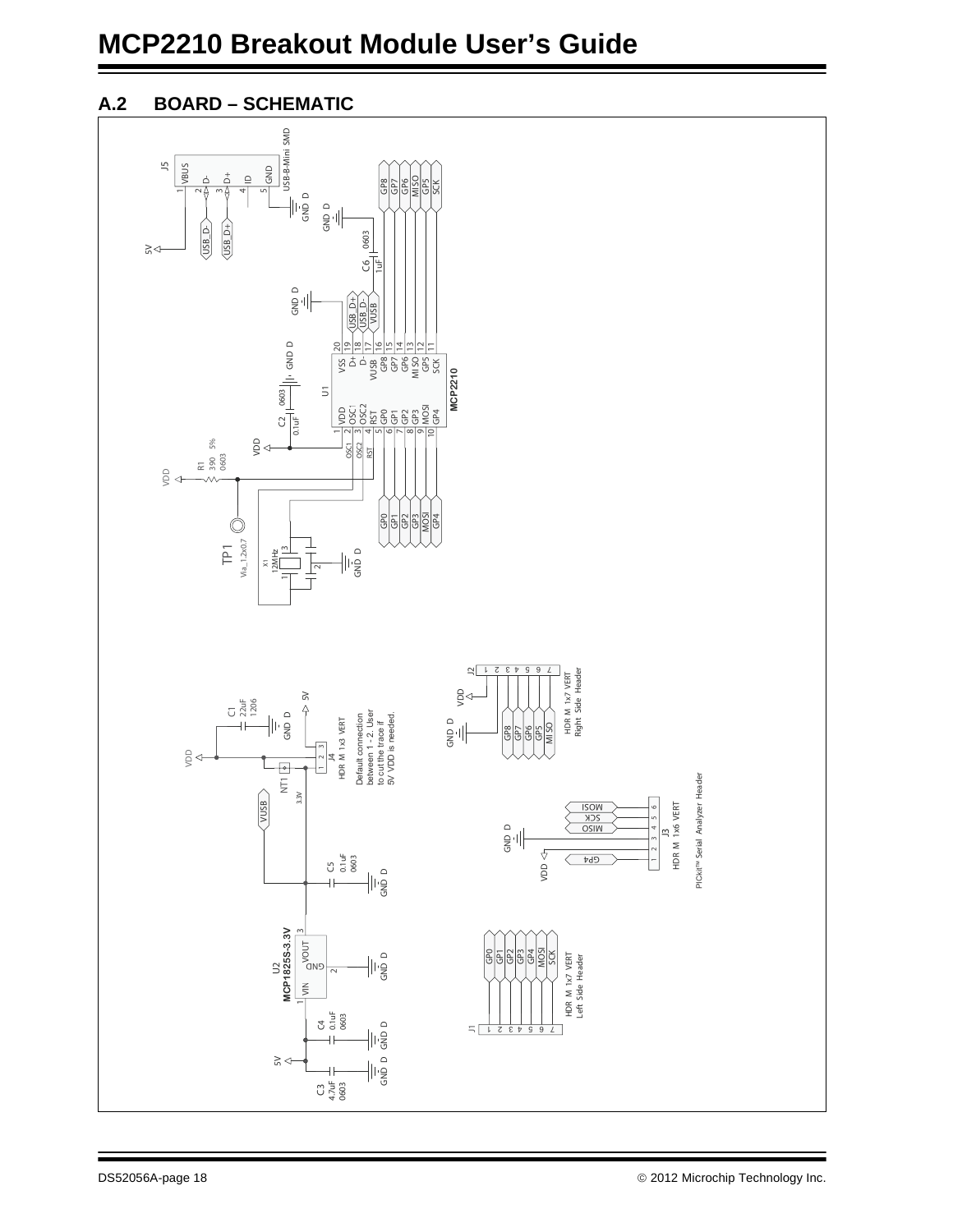<span id="page-18-0"></span>**A.3 BOARD – TOP SILK AND PADS**

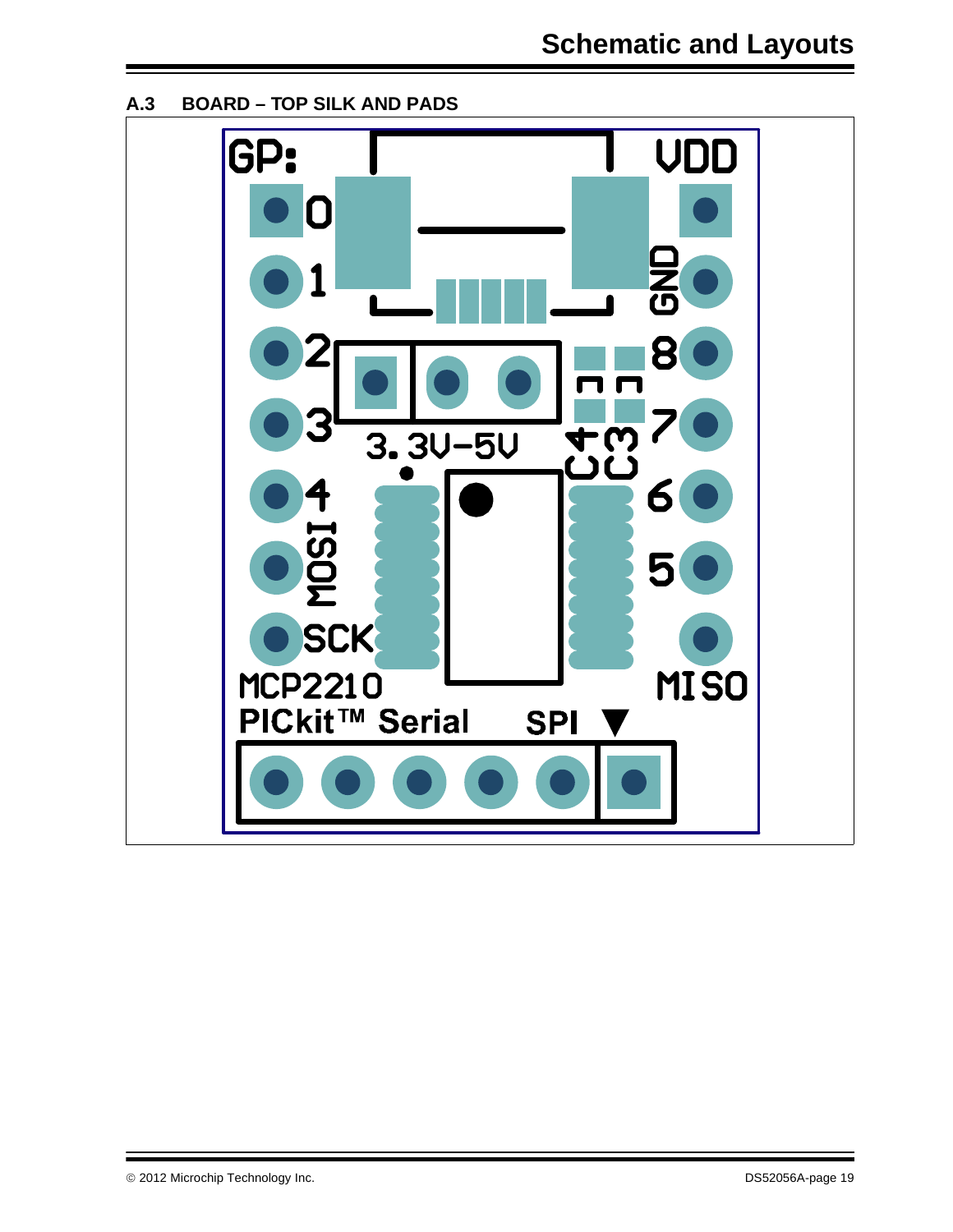### <span id="page-19-0"></span>**A.4 BOARD – TOP SILK, PADS AND COPPER**

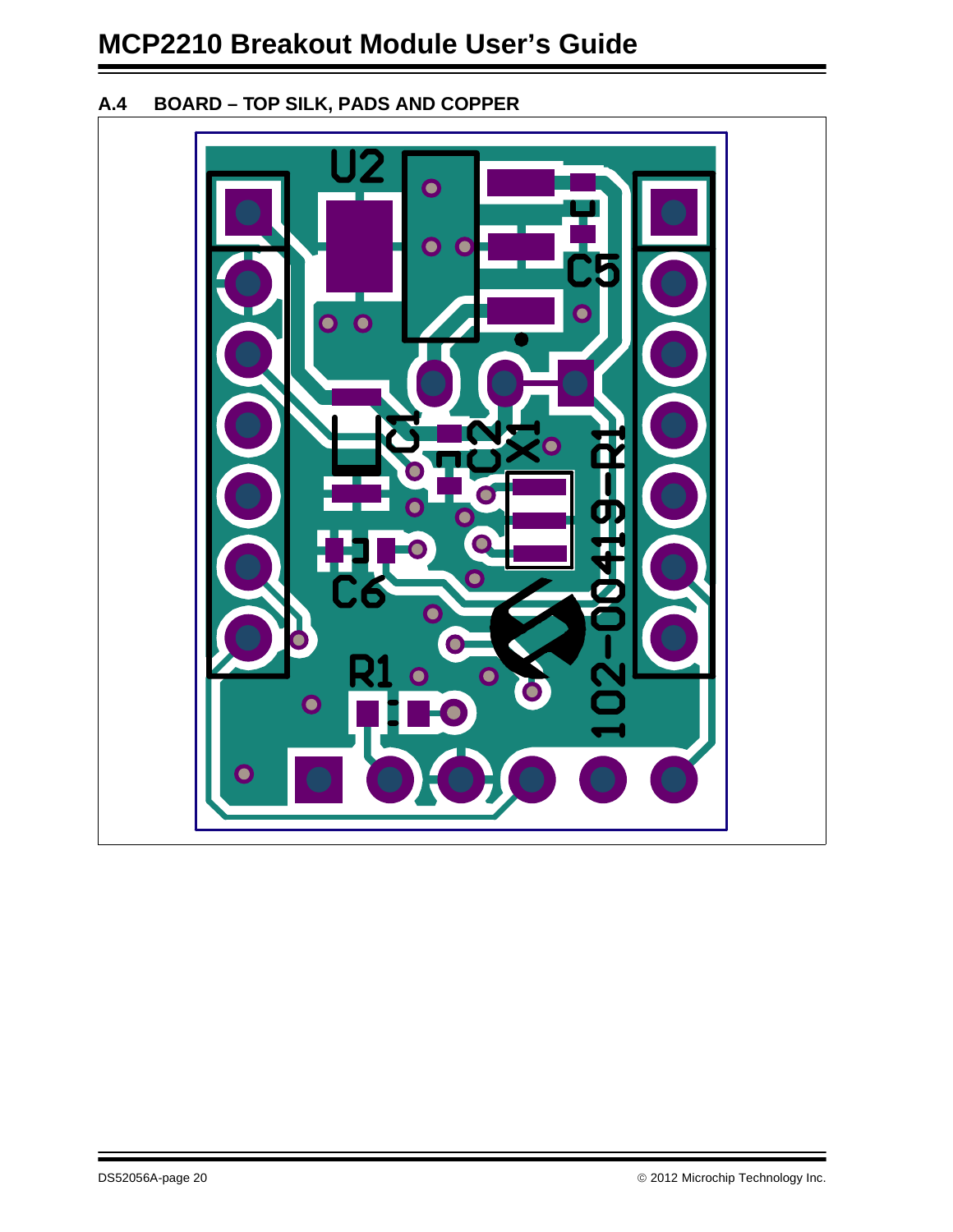

### <span id="page-20-0"></span>**A.5 BOARD – TOP PADS AND COPPER**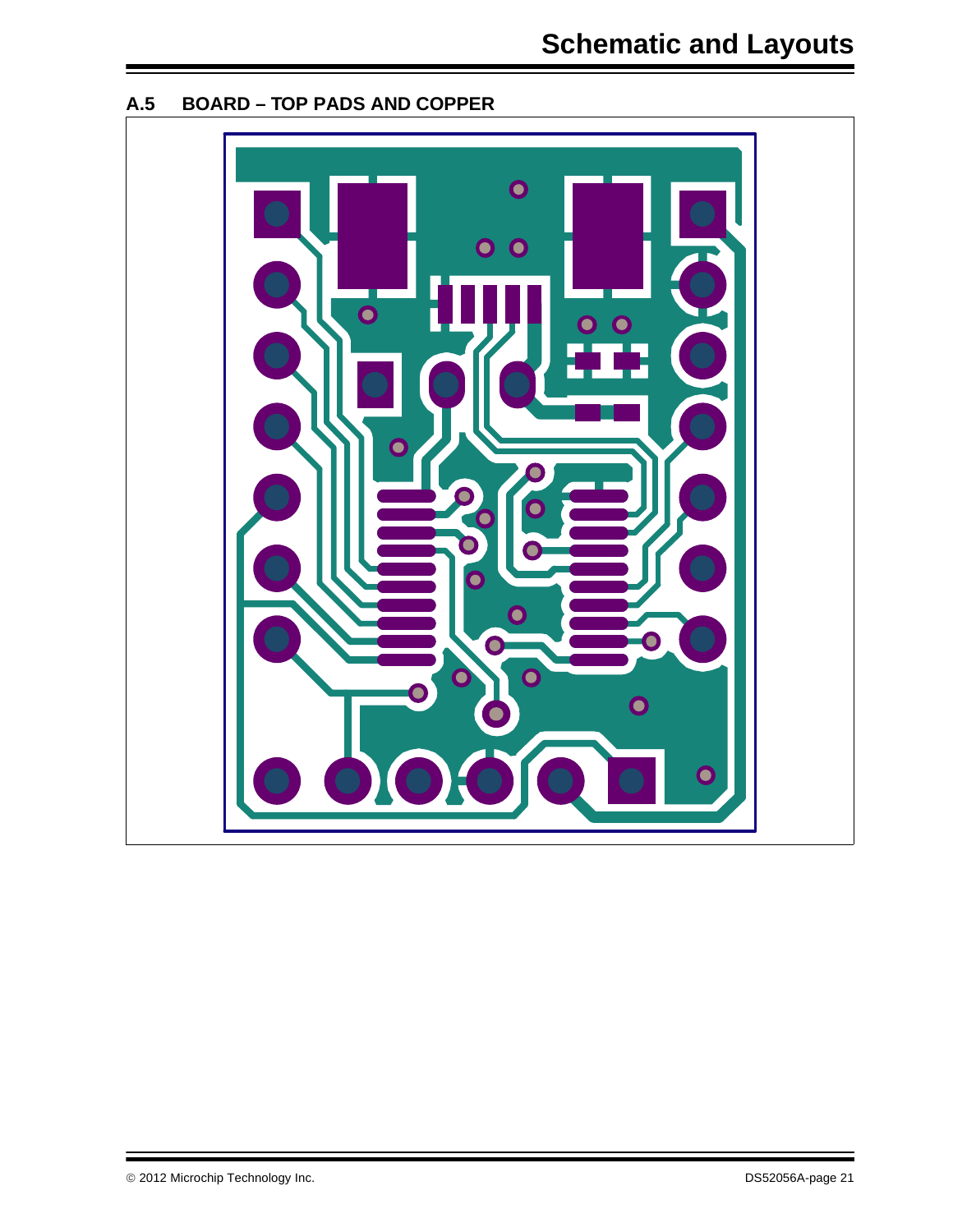### <span id="page-21-0"></span>**A.6 BOARD – BOTTOM SILK AND PADS**

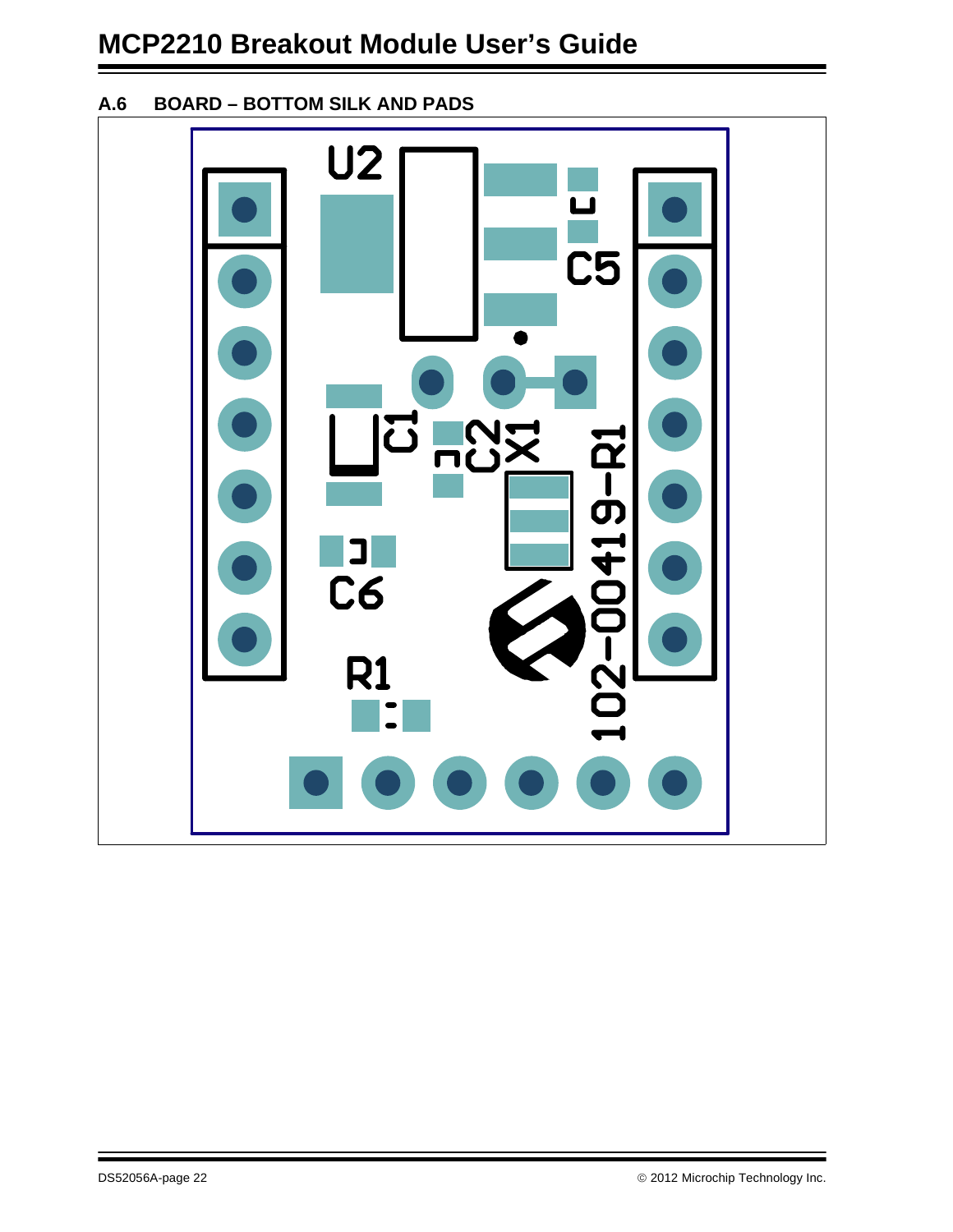<span id="page-22-0"></span>

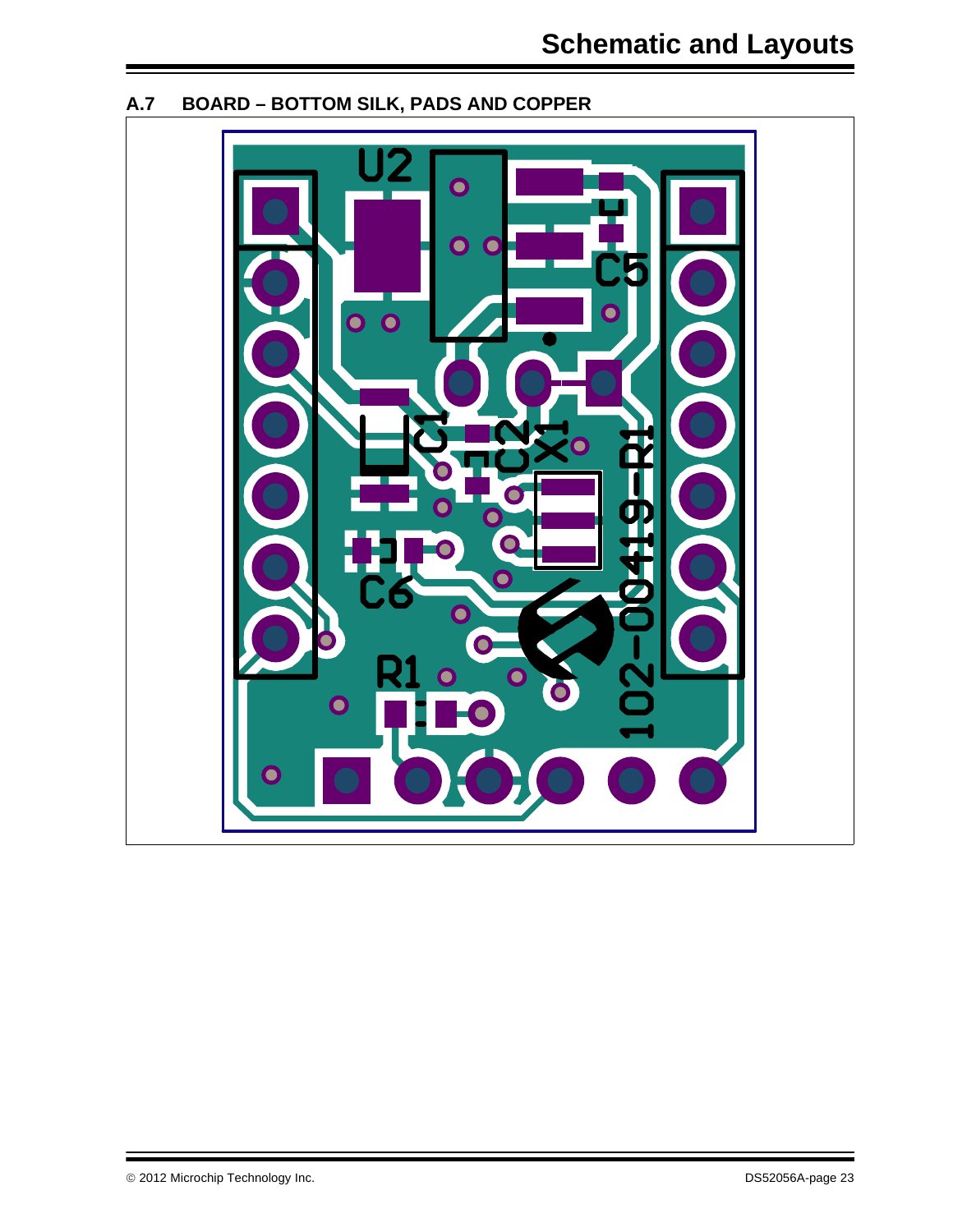### <span id="page-23-0"></span>**A.8 BOARD – BOTTOM PADS AND COPPER**

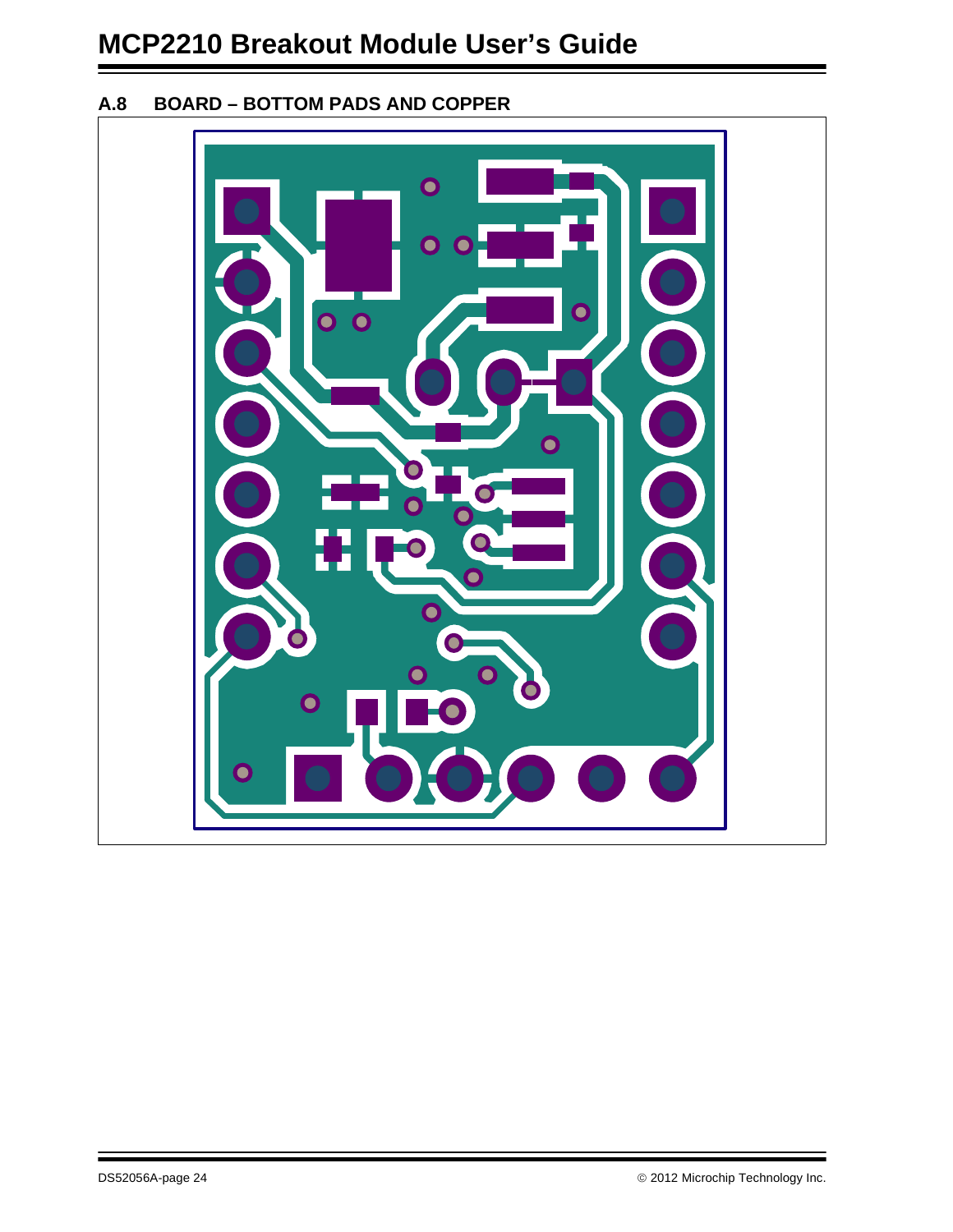

# <span id="page-24-1"></span>**Appendix B. Bill of Materials**

|                | 1666 D <sup>-</sup> I.<br><b>DILL VI MAILWALU</b> |                                                                  |                                 |                           |  |  |  |
|----------------|---------------------------------------------------|------------------------------------------------------------------|---------------------------------|---------------------------|--|--|--|
| Qty            | <b>Designator</b>                                 | Description_                                                     | <b>Manufacturer 1</b>           | <b>Part Number</b>        |  |  |  |
|                | C <sub>1</sub>                                    | Cap. Cerm. 22 uF 10V 20% Y5V 1206                                | TDK <sup>®</sup> Corporation    | C3216Y5V1A226Z            |  |  |  |
| 3              | C <sub>2</sub> , C <sub>4</sub> , C <sub>5</sub>  | Cap. Cerm .1 uF 10% 16V X7R 0603                                 | <b>AVX Corporation</b>          | 0603YC104KAT2A            |  |  |  |
|                | C <sub>3</sub>                                    | Cap. Cerm. 4.7 uF 6.3V 10% X5R 0603                              | <b>TDK Corporation</b>          | C1608X5R0J475K            |  |  |  |
| 1              | C <sub>6</sub>                                    | Cap. Cerm. 1 uF 16V 10% X7R 0603                                 | <b>TDK Corporation</b>          | C1608X7R1C105K            |  |  |  |
| $\overline{2}$ | J1, J2                                            | <b>DO NOT POPULATE</b><br>Conn. Hdr. Male .100 1x7 Pos. Vertical | Tyco <sup>®</sup> Electronics   | <b>HDR M 1x7 Vertical</b> |  |  |  |
| 1              | J3                                                | <b>DO NOT POPULATE</b><br>Conn. Hdr. Male .100 1x6 Pos. Vertical | <b>Tyco Electronics</b>         | HDR M 1x6 Vertical        |  |  |  |
| $\mathbf{1}$   | J <sub>4</sub>                                    | <b>DO NOT POPULATE</b><br>Conn. Hdr. Male .100 1x3 Pos. Vertical | <b>Tyco Electronics</b>         | HDR M 1x3 Vertical        |  |  |  |
| 1              | J5                                                | Conn. Rcpt. USB Mini B R/A SMD                                   | Hirose Electric Co. Ltd.        | UX60SC-MB-5ST(80)         |  |  |  |
|                | R <sub>1</sub>                                    | Res. 390 Ohm 1/10W 5% 0603 SMD                                   | Panasonic <sup>®</sup> - ECG    | ERJ-3GEYJ391V             |  |  |  |
|                | U <sub>1</sub>                                    | IC USB-TO-SPI SSOP-20                                            | Microchip Technology<br>Inc.    | MCP2210-I/SS              |  |  |  |
| 1              | U <sub>2</sub>                                    | IC LDO Reg. 500 mA 3.3V SOT-223-3                                | Microchip Technology<br>Inc.    | MCP1825S-3302E/DB         |  |  |  |
| 1              | X1                                                | Cer. Resonator 12.0 MHz SMD                                      | Murata Electronics <sup>®</sup> | CSTCE12M0G55-R0           |  |  |  |

#### <span id="page-24-0"></span>**TABLE B-1: BILL OF MATERIALS**

**Note 1:** The components listed in this Bill of Materials are representative of the PCB assembly. The released BOM used in manufacturing uses all RoHS-compliant components.